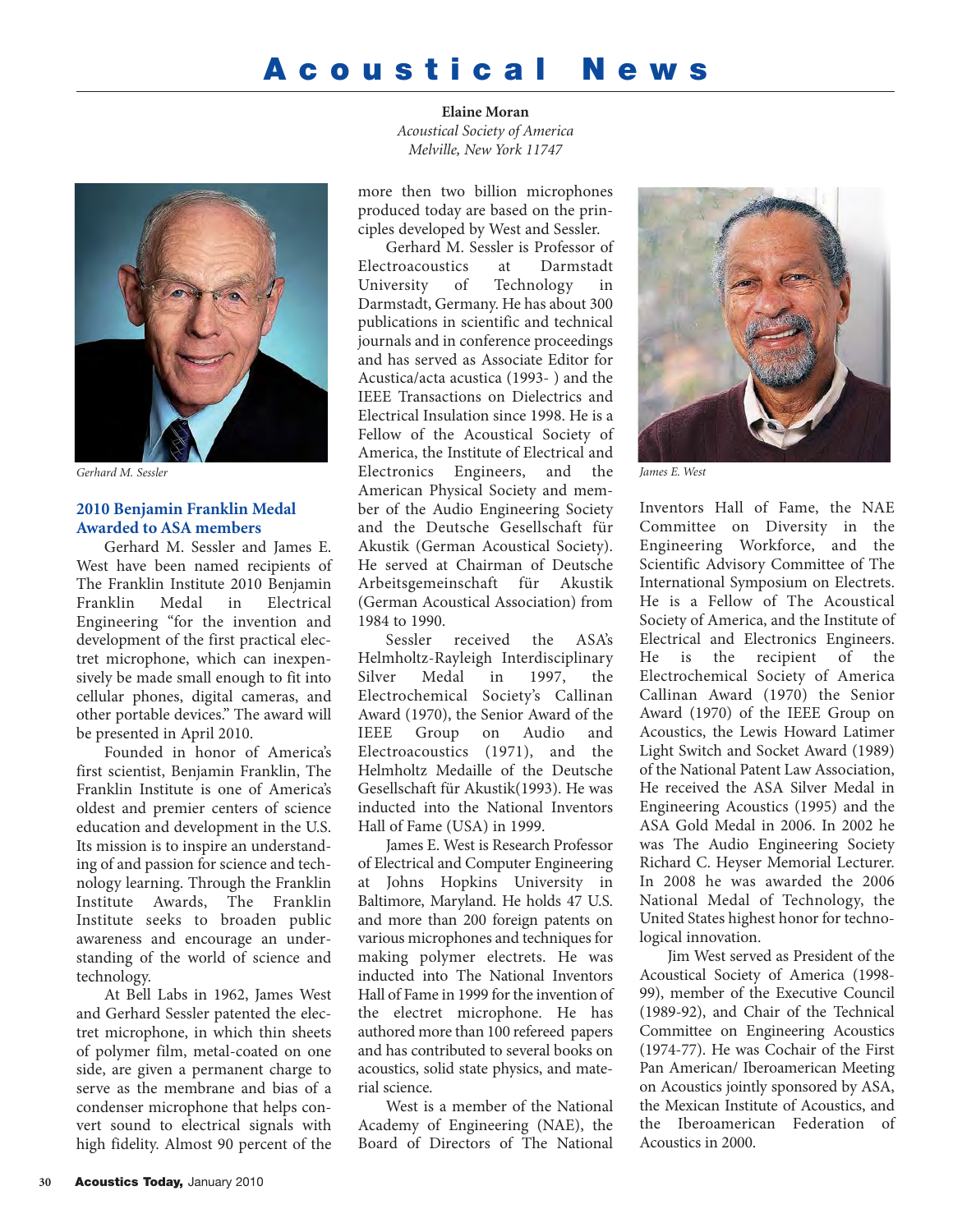

*Colin Hansen*

# **Colin Hansen awarded Rayleigh Medal**

Colin Hansen, was awarded the Institute of Acoustics Rayleigh Medal at the Euronoise Congress at Edinburgh, October 2009. The Rayleigh Medal is the premier award of the UK's Institute of Acoustics. It is awarded without regard to age to persons of undoubted renown for outstanding contributions to acoustics. The medal is named after John William Strutt, Third Baron Rayleigh (1842- 1919), a very versatile physicist who conducted both experimental and theoretical research in virtually every branch of the subject.

Professor Hansen was awarded his PhD in acoustics and vibration by the University of Adelaide, Australia, in 1980 and is currently Professor and Head of the School of Mechanical Engineering at the same university. He has spent the last 30 years researching consulting and teaching in acoustics and the past 21 years as an academic staff member at the University of Adelaide. Prior to that he was an acoustics and vibration consultant with BBN in Los Angeles, USA (4 years) and CJ Abell and Co in Adelaide, South Australia (3 years). His research interests include aeroacoustics, ultrasonics, and active noise and vibration control. He is the author or co-author of 11 books, 9 book chapters and the editor of 2 books. He has also authored and co-authored over 250 papers in peer reviewed journals and conference proceedings.

Professor Hansen is a Fellow and

Past President of the International Institute of Acoustics and Vibration, a Fellow of the Australian Acoustical Society and the Institution of Engineers (Australia), a Chartered Professional Engineer and a member of the Acoustical Society of America and the American Society of Mechanical Engineers.

### **Sadaoki Furui named recipient of the James L. Flanagan Award**

Professor Sadaoki Furui, has been named recipient of the 2010 James L. Flanagan Speech & Audio Processing Award by the Institute of Electrical and Electronics Engineers Signal Processing Society "for contributions to and leadership in the field of speech and speaker recognition towards natural communication between humans and machines." The IEEE James L. Flanagan Speech and Audio Processing award is presented for an outstanding contribution to the advancement of speech and/or audio signal processing.

The award consists of a bronze medal, certificate and honorarium. IEEE is a world's leading association of professionals related to electricity, electronics, and other technology fields with more than 375,000 members in over 160 countries.

Sadaoki Furui received B.S., M.S., and Ph.D. degrees in mathematical engineering and instrumentation physics from Tokyo University, Tokyo, Japan in 1968, 1970, and 1978, respectively. He joined the Electrical Communications Laboratories of Nippon Telegraph and Telephone



*Sadaoki Furui*

(NTT) Corporation in 1970, and later served as a Research Fellow and the Director of the Furui Research Laboratory at NTT Human Interface Laboratories, from 1991 to 1997. From December 1978 to December 1979, he served on the staff of the Acoustics Research Department of Bell Laboratories, Murray Hill, New Jersey, as a visiting researcher. He is currently a Professor of the Department of Computer Science, Graduate School of Information Science and Engineering, Tokyo Institute of Technology. He has also served as Dean of the Graduate School of Information Science and Engineering from 2007 to 2009, and is now serving as Director of Institute Library.

Dr. Furui's research interests include analysis of speaker characterization information in speech waves and its application to speaker recognition as well as interspeaker normalization and adaptation in speech recognition. He has authored or coauthored over 800 published articles.

He is a Fellow of the Institute of Electrical and Electronics Engineers (IEEE), the Acoustical Society of America (ASA), the Institute of Electronics, Information and Communication Engineers of Japan (IEICE) and the International Speech Communication Association (ISCA). He served as President of the ISCA from 2001 to 2005, and the Acoustical Society of Japan (ASJ) from 2001 to 2003. He was an Editor-in-Chief of the *Journal of Speech Communication* from 1997 to 2001, Chief Editor of the *Journal of the ASJ* from 1997 to 1999, and Chief Editor of the *English Journal of IEICE* from 2001 to 2003. He is a member of the Editorial Board of the *Journal of Computer Speech and Language* and the *Journal of Speech Communication*.

Dr. Furui has received numerous awards including the Yonezawa Prize (1975), the Sato Paper Award from the ASJ (1985 and 1987), the Senior Award from the IEEE Acoustics, Speech, and Signal Processing Society, and the Achievement Award from the Minister of Science and Technology, both in 1989. He received the IEEE Signal Processing Society Award, the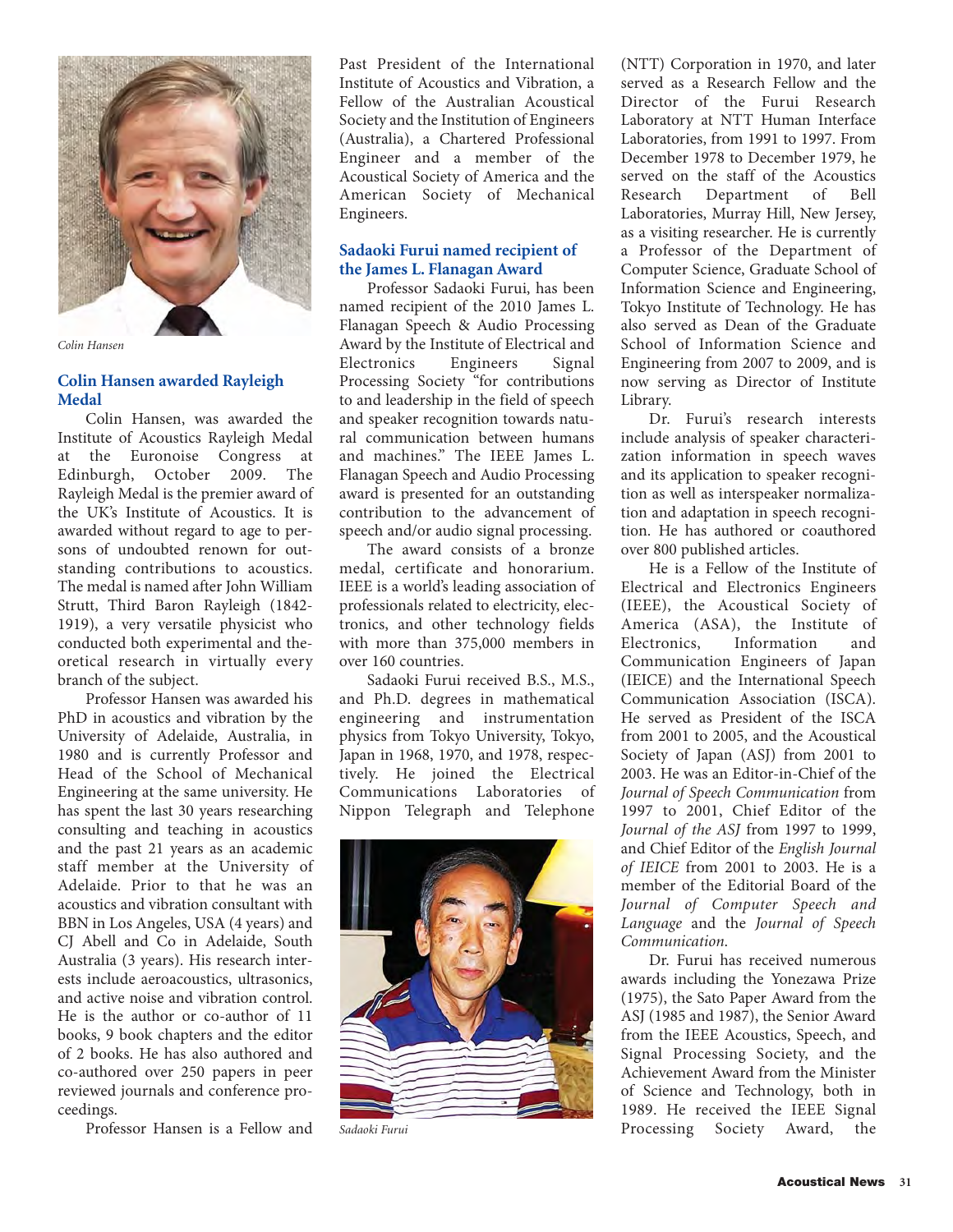Achievement Award from the Minister of Education, Culture, Sports, Science and Technology, and the Purple Ribbon Medal from the Japanese Emperor in 2006, and the ISCA Medal for Scientific Achievement in 2009. He was awarded the IEICE Book Award (1990), its Achievement Award (2003), and the IEICE Distinguished Achievement and Contributions Award (2008).

Professor Furui served as the Cochair of the 4th joint meeting of the Acoustical Society of America and the Acoustical Society of Japan held in Honolulu in 2006.



*Lewis S. Goodfriend*

# **Lewis S. Goodfriend named Fellow of INCE/USA**

Lewis S. Goodfriend was named one of the first members of the Institute of Noise Control Engineering to be elected to the grade of fellowship. The Board of Directors for INCE/USA formally approved the grade of fellowship to honor and recognize publicly any member who has rendered service to the institute and has made notable or distinguished contributions to the advancement of noise control engineering or notably promoted knowledge of noise control engineering.

Mr. Goodfriend served as president of Lewis S. Goodfriend & Associates from 1953 to 2002. He is a Consulting Engineer serving clients in the areas of architectural acoustics; noise assessment and control programs for industry, communities, and airports; air conditioning noise control and product development.

Mr. Goodfriend received a degree in mechanical engineering from Stevens Institute of Technology in 1947 and a Master of Electrical Engineering degree from the Polytechnic Institute of Brooklyn in 1952. He is a licensed professional engineer in New Jersey, New York and California.

Lewis Goodfriend is a Fellow of the Acoustical Society of America and the Audio Engineering Society, a past president and former member of the board of directors of the Institute of Noise Control Engineering, senior member of the Institute of Electrical and Electronics Engineers, member of the Consulting Engineers Council, the American Industrial Hygiene Association, and the American Society for Testing and Materials. Additionally, He served on the board of trustees of Stevens Institute of Technology. He served as editor of *The Journal of the Audio Engineering Society*, *Noise Control*, a publication of the Acoustical Society of America, *Sound and Vibration Magazine*, *Noise Control Engineering* and *Noise Control Engineering Journal* of the Institute of Noise Control Engineering.



*Lawrence Crum*

### **Lawrence Crum elected President of ISTU**

Lawrence Crum, Professor at the University of Washington, was recently elected President of the International Society for Therapeutic Ultrasound (ISTU). ISTU was formed in 2001 to serve this rapidly expanding medical discipline and now has over 400 members. It has held a symposium every year since 2001, the most recent was held in Aix-en-Provence in September, 2009. The next symposium will be held in Tokyo, 9-13 June 2010.

Professor Crum was also elected to the Danish Academy of Natural Sciences in November, 2009. The Danish Academy recognizes contributions to all the natural sciences and limits new membership to 10 per year.



*Courtney Burroughs*

# **INCE/USA awards Distinguished Service Medals**

The Institute of Noise Control Engineering (INCE/USA) has named Courtney Burroughs, Joseph Cuschieri, George Maling, and Nora Maling recipients of its Distinguished Service Medal in 2009. The INCE/USA Distinguished Service Medal is presented to individuals who have shown exceptional dedication and service above and beyond the call of duty to INCE/USA. It is an award that acknowledges volunteers who provide significant and sustained help to INCE/USA and thus also the profession.

Courtney Burroughs was cited for the idea and its implementation to make INCE conference papers available electronically, so that people with particular noise control problems could perform a search and see what people had done and find people to contact. This effort has, and continues to be, very time consuming. He also became the Editor of the *Noise Control Engineering Journal* and has helped for many years with reviewing and preparing new Board Certification exam questions and sample problems, and in the tedious process of grading exams taken by candidates. He also works with George Maling and the Technical Chairs of the INCE/USA conferences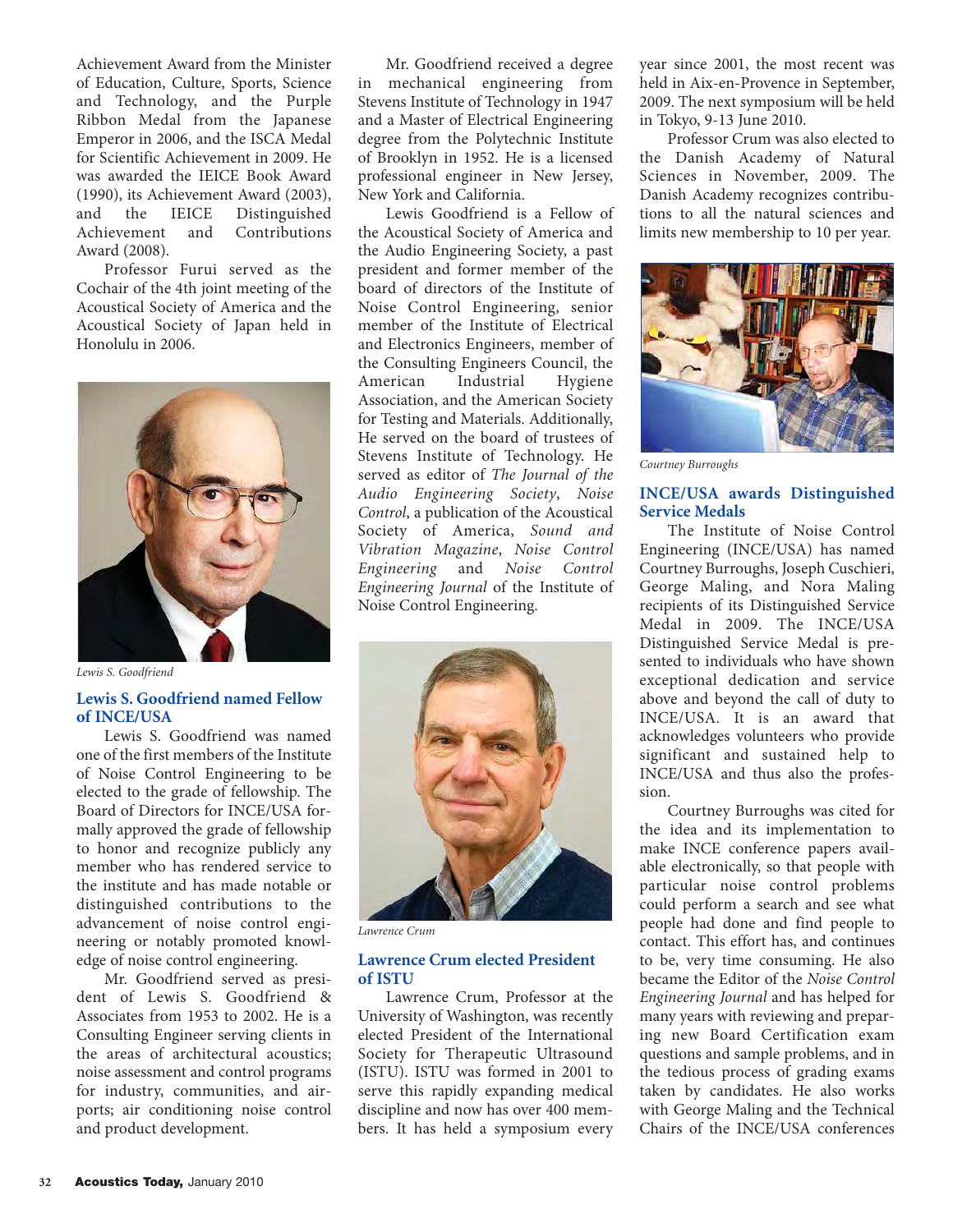

*Joseph Cuschieri*

to publish the current conference proceedings on CDs. Courtney will serve as Technical Program Chair of Noise-Con 2010 in April.

Joseph Cuschieri, INCE/USA Executive Director, was cited for his handling of the transition to the new INCE Business Office, for updating the INCE/USA website, for setting up online conference registration, and for continued implementation of much of the INCE website editing and conference website co-ordination. Joe Cuschieri has also run several national and international INCE conferences and served as president of INCE.



*George Maling and Norah Maling*

An incorporator and founding member of INCE/USA, George Maling has for 39 years tirelessly devoted an enormous amount of his own time to INCE/USA. He and Norah ran the organization as volunteers for many years. George has contributed to INCE/USA in editing *Noise/News* and continues to edit *Noise News*

*International*, attends INCE Board of Directors meetings, and also helps put together the CDs for the conference proceedings. George actually led the effort to place early issues of *NCEJ* and past issues of *NOISE Control/Sound* onto CDs. George also helped to form the INCE Foundation and has served as the president. His tireless efforts leading the NAE panel on Technology for a Quieter America are another example of his selfless dedication to the Noise Control Community. Throughout this, Norah has been at his side, both directly helping INCE and indirectly through her support of George which enables him to dedicate long hours to INCE and the noise control community.

# **ASA Regional Chapters hold Royster Award Poster Session Competitions**

The Royster Student Scholarship Award Program was established through a generous grant from Larry and Julia Royster. This is a chapter-run poster competition held once a year for a total of \$5000 in scholarships. Fulltime graduate students enrolled in a program involving acoustics, or senior undergraduate students expecting to enroll in such a program, are eligible to submit entries. Submitted posters should cover a hearing conservation or noise control topic.

The Florida Chapter held its Poster Session at the University of South Florida on December 17. The following six entries were submitted: "Does speech presented in noise prime the semantic and phonological processing of printed target words? Preliminary ERP evidence," by Kristen Doyle, Dept. of Communication Sciences and Disorders University of South Florida; "Noise Prevention Program Effects on Knowledge and Attitudes towards Noise in Adolescents," by Shawna Dell, Dept. of Communicative Disorders, University of Florida; "A higher-order spectro-temporal integration model for predicting signal audibility," by Qing Yang, Dept. of Electrical and Computer Engineering, University of Florida; "Exploring Natural Soundscapes," by Lucky Tsaih, School of Architecture, University of Florida; "An acoustic–perceptual study of voice tremor" by Supraja Anand, Dept. of Communicative Disorders, University of Florida; and "Automatic quantification of 'roughness' in speech using amplitude modulation cues," by Savyasachi Singh, Dept. of Communicative Disorders, University of Florida.

The winning entry was judged to be "A higher-order spectro-temporal integration model for predicting signal audibility," by Qing Yang, a Ph.D. student at the University of Florida. She will receive a Royster Award in the amount of \$2500 in support of her ongoing graduate studies. Associate Professor Catherine L. Rogers of the



*Qing Yang*